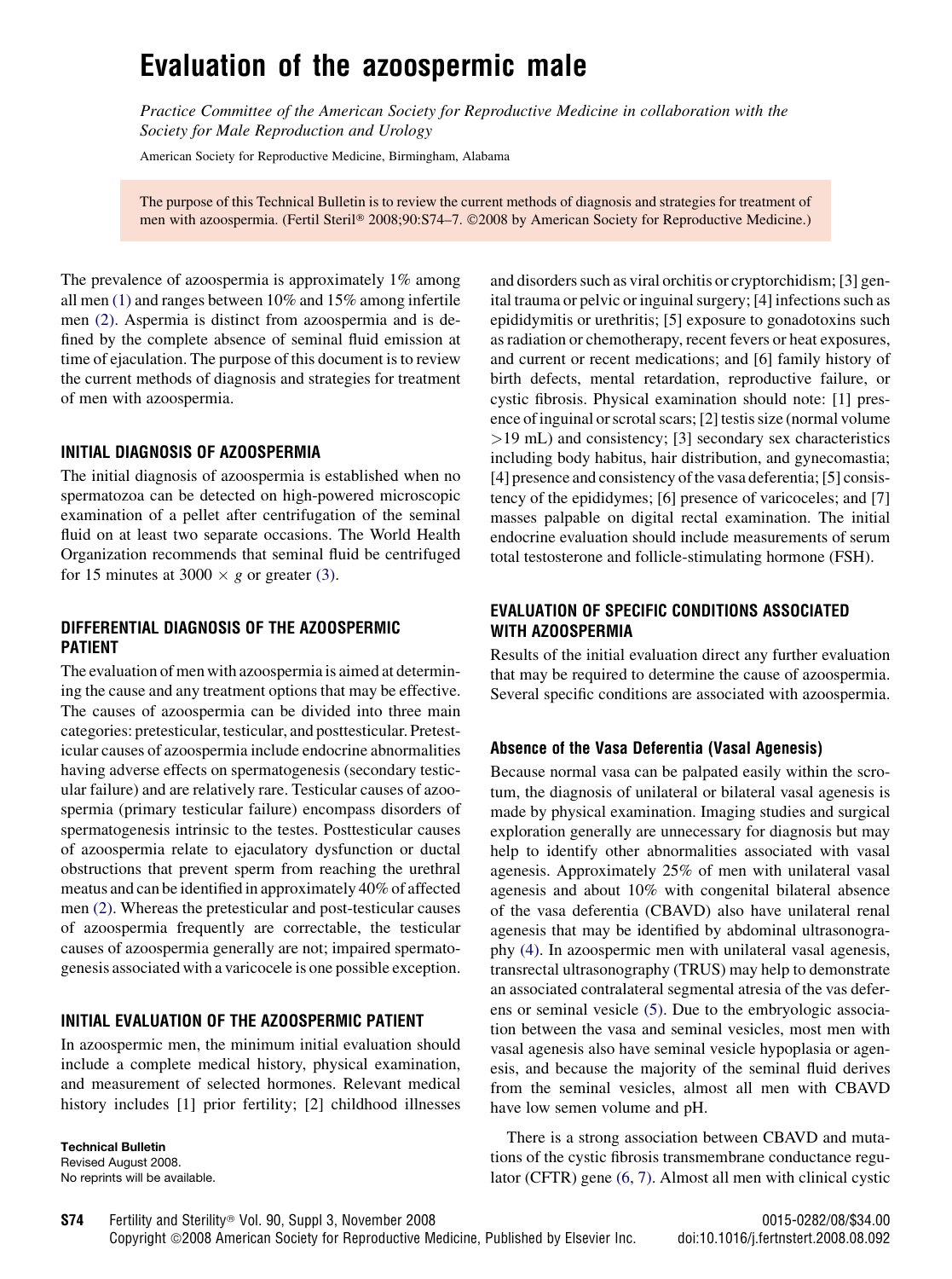fibrosis have CBAVD. Conversely, at least two-thirds of men with CBAVD have mutations of the CFTR gene. However, failure to identify a CFTR abnormality in a man with CBAVD does not exclude a mutation entirely, because many are undetectable using the methods in routine use. In fact, a man with CBAVD should be assumed to harbor a CFTR mutation. Moreover, before any treatments using his sperm, testing should be offered to his female partner to exclude the possibility (approximately 4%) that she too may be a carrier. Ideally, genetic counseling should be offered both before and after genetic testing of both partners. Most men with CBAVD have normal spermatogenesis, but other potential coexisting causes of impaired spermatogenesis should be investigated before harvesting sperm for in vitro fertilization (IVF) [\(8\)](#page-3-0).

#### Bilateral Testicular Atrophy

Bilateral testicular atrophy may be caused by either primary or secondary testicular failure. When accompanied by low serum testosterone levels, semen volume also often is low. The results of the initial endocrine evaluation help to distinguish the two possibilities. An elevated serum FSH level and a normal or low serum testosterone concentration imply primary testicular failure. Men with such findings should be offered genetic testing to exclude chromosomal abnormalities and Y-chromosome microdeletions; genetic testing for men with azoospermia is discussed separately in detail in this bulletin. Low serum FSH and testosterone levels and bilateral small testes suggest hypogonadotropic hypogonadism; serum luteinizing hormone (LH) levels usually also are low. Hypogonadotropic hypogonadism results from hypothalamic disorders such as Kallmann syndrome or from congenital or acquired pituitary disorders, including both functional and nonfunctional tumors. Consequently, men with hypogonadotropic hypogonadism merit further evaluation, including measurement of serum prolactin and hypothalamic-pituitary imaging.

#### Ductal Obstruction

In the absence of vasal agenesis or testicular atrophy, semen volume and serum FSH are key factors in determining the cause of azoospermia. Azoospermic men with normal ejaculate volume may have either a ductal obstruction or an abnormality of spermatogenesis. Azoospermic men with low semen volume and normal sized testes may have ejaculatory dysfunction or ejaculatory duct obstruction.

#### Men with Normal Ejaculate Volume

In men with normal semen volume, the serum FSH is an important factor for determining whether a diagnostic testicular biopsy may be needed to assess spermatogenesis [\(9\)](#page-3-0). Marked elevation of serum FSH (greater than two times the upper limit of normal) is a reliable indicator of abnormal spermatogenesis, and, when found, diagnostic testicular biopsy generally is unnecessary. When sperm retrieval for intracytoplasmic sperm injection (ICSI) is considered,

a testicular biopsy may be performed for prognostic purposes to determine whether spermatozoa are likely to be retrieved via testicular aspiration or extraction. However, the presence or absence of sperm in a biopsy specimen does not predict absolutely whether sperm are present elsewhere within that testicle; consequently, many experts forego biopsy under such circumstances. Therefore, there is no established consensus of expert opinion regarding the clinical value or utility of prognostic biopsy in men with markedly elevated serum FSH levels.

In contrast, diagnostic testicular biopsy may be indicated for men having a normal serum FSH concentration because the finding does not guarantee normal spermatogenesis. A unilateral or bilateral testicular biopsy is acceptable for such men; there is currently no clear consensus of opinion on the issue. However, a unilateral biopsy should be performed on the larger testis.

Testicular biopsy can be performed using a standard open incision technique or by percutaneous methods. Open testicular biopsy performed under local anesthesia is the most common. A small scrotal incision that does not deliver the testis outside the skin or tunica vaginalis minimizes postoperative scarring and facilitates subsequent scrotal reconstructive surgery. The testicular biopsy specimen should be placed in an appropriate fixative such as Bouin's, Zenker's, or glutaraldehyde; formalin should not be used. A portion of the testicular tissue obtained may be cryopreserved for future use for ICSI and avoids the need for a second procedure.

A normal testicular biopsy implies obstruction at some level in the reproductive system, and the location must then be determined. Most men with obstructive azoospermia that cannot be attributed to iatrogenic vasal injury have bilateral epididymal obstruction, which can be confirmed only by surgical exploration. Vasography may help to identify obstruction in the vas deferens or ejaculatory ducts. However, due to the risk for vasal scarring and obstruction, vasography should not be performed at the time of diagnostic testicular biopsy unless reconstructive surgery is performed at the same time.

#### Men with Low Ejaculate Volume

Low ejaculate volume  $(<1.0$  mL) not related to hypogonadism or CBAVD (see previous sections) can be caused by ejaculatory dysfunction, but the most likely cause is ejaculatory duct obstruction (EDO). Although well recognized as a cause of aspermia or low ejaculate volume and oligospermia, ejaculatory dysfunction rarely, if ever, results in low ejaculate volume and azoospermia. Additional seminal parameters that can help to identify EDO are seminal pH and fructose, because seminal vesicle secretions are alkaline and contain fructose. However, semen pH and fructose testing may be misleading when not properly performed, and many experts therefore tend to rely more on other clinical findings.

For the diagnosis of EDO, TRUS is indicated in men with low ejaculate volume, but only rarely in those with normal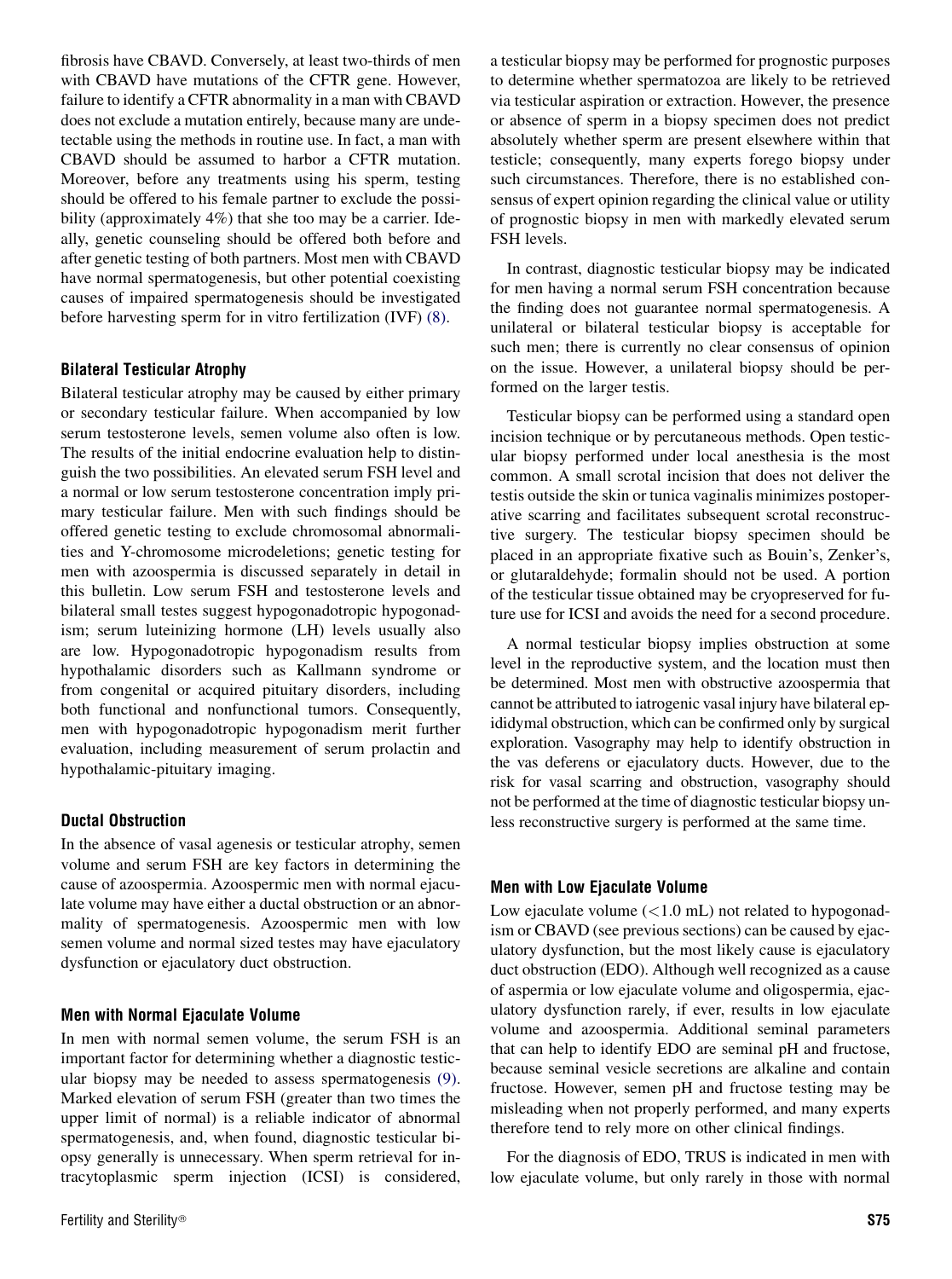volume ejaculates. Whereas vasography is an alternative diagnostic method, TRUS is minimally invasive and avoids the risk of vasal injury associated with vasography [\(10\)](#page-3-0). Midline cysts, dilated ejaculatory ducts, and/or dilated seminal vesicles (greater than 1.5 cm in anteroposterior diameter) suggest, but do not establish, the diagnosis of EDO [\(11,](#page-3-0) [12\)](#page-3-0). Conversely, normal seminal vesicle size does not exclude entirely the possibility of obstruction.

Seminal vesicle aspiration (SVA) and seminal vesiculography may be performed under TRUS guidance and may help to establish the diagnosis of EDO [\(13\).](#page-3-0) In azoospermic men, the presence of large numbers of sperm in the seminal vesicle strongly suggests EDO. When performed concurrently with SVA, seminal vesiculography can determine the anatomic site of the obstruction. An alternative approach to diagnosis of EDO in azoospermic men with low ejaculate volume involves vasography, simultaneous examination of intravasal fluid for sperm, and testicular biopsy. Success rates achieved with transurethral resection of ejaculatory ducts (TURED) correlate with the cause of the obstruction; midline cysts are the most amenable to surgical treatment [\(14\).](#page-3-0)

#### Genetic Testing in Patients with Azoospermia

In addition to mutations in the CFTR gene that give rise to CBAVD, other genetic factors may play a role in nonobstructive forms of azoospermia. The two most common are [1] chromosomal abnormalities resulting in impaired testicular function and [2] Y-chromosome microdeletions resulting in isolated spermatogenic impairment.

#### Karyotypic Chromosomal Abnormalities

Chromosomal abnormalities can be identified by karyotype of peripheral leukocytes in approximately 7% of infertile men. The prevalence of such abnormalities relates inversely to the sperm concentration; the prevalence is 10% to 15% in azoospermic men, approximately 5% in oligospermic men, and less than 1% in men having a normal sperm concentration [\(15, 16\)](#page-3-0). Sex chromosomal aneuploidy (Klinefelter syndrome) accounts for approximately two-thirds of chromosomal abnormalities observed in infertile men. The prevalence of structural abnormalities in the autosomes, such as inversions and translocations, also is higher in infertile men than in the general population. Gross karyotypic abnormalities confer an increased risk for miscarriages and for having children with chromosomal and congenital defects. Therefore, men with nonobstructive azoospermia or severe oligospermia should be karyotyped before their sperm are used for ICSI.

## Y-Chromosome Microdeletions

Microdeletions of the Y chromosome may be found in 10% to 15% of men with azoospermia or severe oligospermia [\(17\)](#page-3-0). Such microdeletions are too small to be detected by karyotyping but can be identified using polymerase chain reaction (PCR) techniques to analyze sequence-tagged sites that have been mapped along the entire length of the Y chromosome. Most deletions causing azoospermia or oligospermia occur in nonoverlapping regions of the long arm of the Y chromosome (Yq11), designated as AZFa (proximal), AZFb (central), and AZFc (distal). These regions of the Y chromosome appear to contain multiple genes necessary for spermatogenesis. For example, the DAZ (deleted in azoospermia) gene, which encodes a transcription factor usually present in men with normal fertility, is located in the AZFc region.

The impact of Y-chromosome microdeletions on spermatogenesis relates to their specific location along the Y chromosome. In men with deletions in the AZFc region, sperm can be present in the ejaculate, albeit in severely reduced numbers. Others with AZFc region deletions will be azoospermic but still may have sufficient sperm production to allow sperm extraction by testis biopsy; in such men, sperm production appears to be stable over time, and the results achieved with ICSI are not affected adversely [\(18\)](#page-3-0). However, deletions involving the entire AZFb region appear to predict a very poor prognosis for sperm retrieval, even with extensive testicular biopsies [\(19\)](#page-3-0). The same is true for men with deletions involving the entire AZFa region [\(20, 21\)](#page-3-0).

Sons of men with a Y-chromosome microdeletion will inherit the abnormality and thus also may be infertile [\(18, 22\)](#page-3-0). Although Y-chromosome microdeletions are not known to be associated with other health problems, data regarding the phenotypes of sons of men with such abnormalities are still quite limited. A negative test for Y-chromosome microdeletions does not necessarily exclude a genetic abnormality because other still unrecognized gene sequences on the Y or other chromosomes also may be necessary for normal spermatogenesis. Conversely, Y-chromosome microdeletions have been observed in fertile or subfertile men who have fathered children [\(17, 23\)](#page-3-0).

Genetic counseling may be offered whenever a genetic abnormality is suspected, in either the male or the female partner, and should be provided whenever a genetic abnormality is detected. Men with nonobstructive azoospermia should receive genetic counseling and should be offered karyotyping and Y-chromosome analysis before their sperm are used to perform ICSI.

## SUMMARY AND RECOMMENDATIONS

- The diagnosis of azoospermia is established when no sperm are detected in at least two separate centrifuged semen samples.
- The minimum initial evaluation of azoospermic men should include a complete medical history, physical examination, and measurements of serum total testosterone and FSH.
- A man with CBAVD should be assumed to harbor a CFTR mutation. Therefore, before any treatments using his sperm, testing should be offered to the female partner to exclude the possibility (approximately 4%)